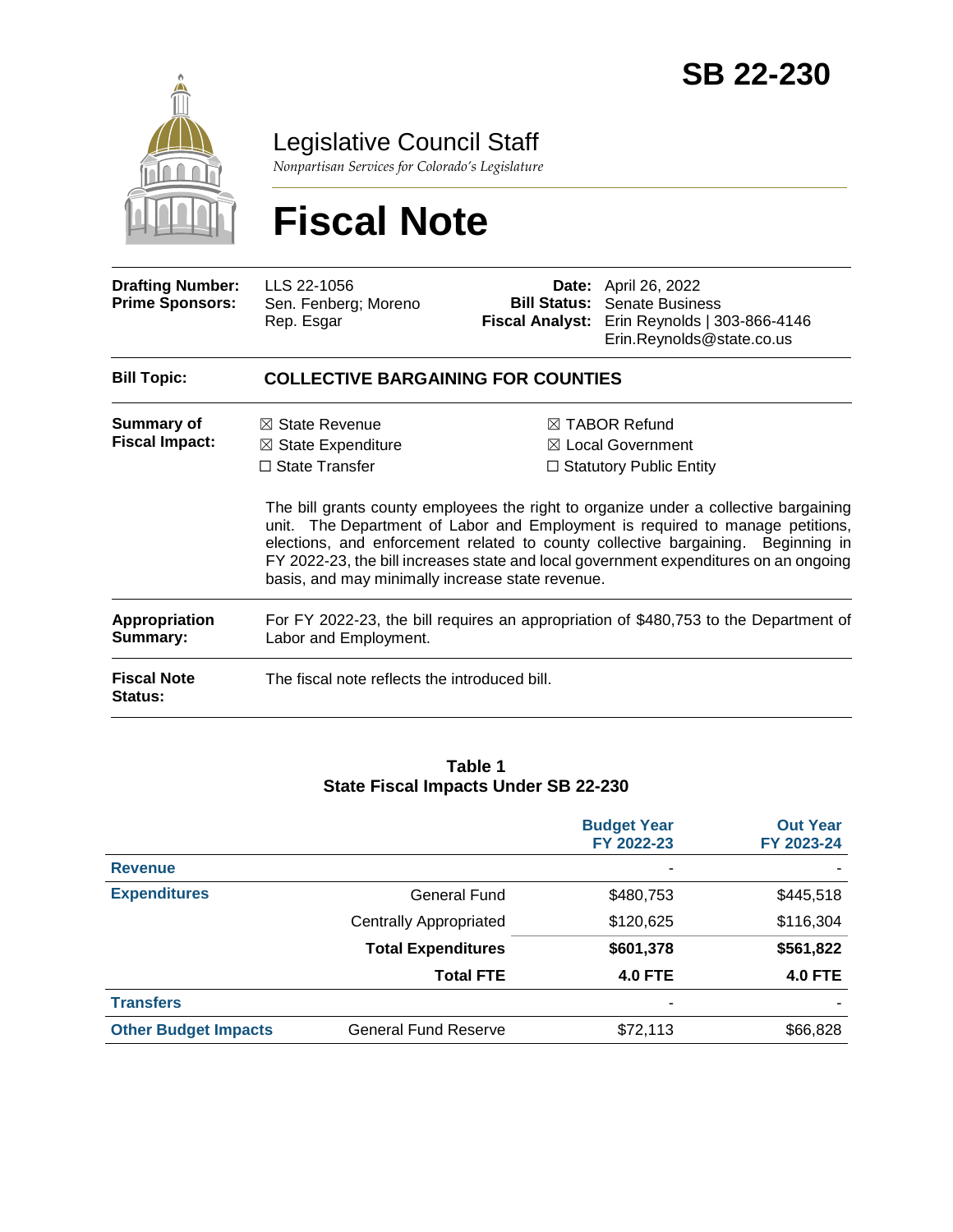# **Summary of Legislation**

The bill grants county employees the right to organize and engage in the collective bargaining process, as well as the right to refrain from these activities.

**Applicability.** The bill applies to 62 of the state's 64 counties. It excludes city and counties (Denver and Broomfield) as well as municipalities, special districts, school districts, county hospitals, and political subdivisions operating transit systems. County employees eligible to form bargaining units exclude confidential, managerial, executive, and temporary employees (who work less than 90 days in a calendar year). Exclusive representative is defined to mean the employee organization certified or recognized as the representative of county employees in a bargaining unit; the county and the exclusive representative have the authority and obligation to collectively bargain in good faith.

**County employer requirements.** County employers are required to:

- annually inform county employees in a bargaining unit who are represented by an exclusive representative of their rights;
- give the exclusive representative reasonable access to county employees at work;
- provide quarterly reporting of employee data to the exclusive representative; and
- make payroll deductions for membership dues and other authorized payments (with cancel or change requests managed by the exclusive representative).

**Division of Labor Standards and Statistics.** The Director of the Division of Labor Standards and Statistics in the Department of Labor and Employment (CDLE) is required to interpret, apply, and administer the collective bargaining process for county employers through rulemaking, hearings, and appeals. The CDLE must establish procedures for the designation of appropriate bargaining units; the selection, certification, and decertification of exclusive representatives; and the filing, hearing, and determination of complaints of unfair labor practices.

**Bargaining units and determinations.** The separate, appropriate bargaining units for counties must consist of county employees:

- 1) in labor, services, and trades positions;
- 2) in positions that are nonexempt from the federal Fair Labor Standards Act other than the positions described in (1) and (4);
- 3) in public safety positions, including certified and noncertified deputy sheriffs; and
- 4) assigned to positions in a county human or social services agency.

The minimum size of a bargaining unit of county employees is 50 positions. In determining the positions included in a bargaining unit to meet the minimum threshold, the CDLE must give appropriate weight to the desires of the county employees, the effectiveness of labor management relations, and the efficiency of the operation of the county.

**Exclusive representatives—petition and election process.** Beginning January 31, 2023, the CDLE must certify an employee organization as the exclusive representative of a county employee bargaining unit once majority support is established. Certification may occur through a showing of majority interest or through the establishment of majority interest through a secret ballot election.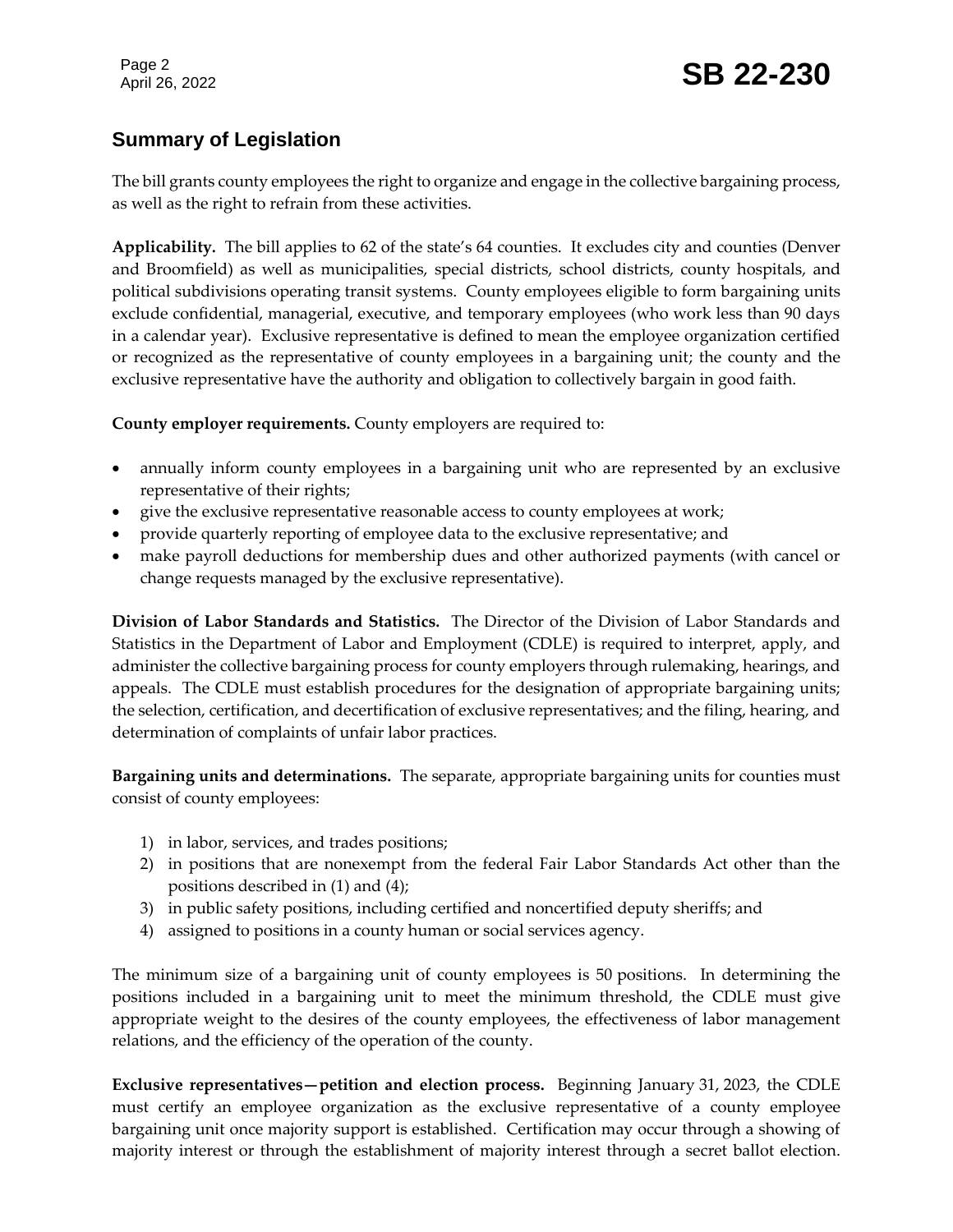Employee organizations in existence prior to January 31, 2023, that were established through majority support, must be deemed certified.

The bill outlines the process for elections, related timelines, and required hearings where disputes among exclusive representation petitioners exists. The bill also outlines timelines and procedures for objections to election conduct. Finally, the bill outlines the process for decertification of exclusive representation.

**Collective bargaining agreements.** An agreement negotiated between an exclusive representative and a public employer constitutes the collective bargaining agreement between the parties. Agreements must be for a term of at least 1 year and no more than 5 years. The bill details what disciplinary and grievance processes may and may not be included in an agreement.

**Impasse resolution and fact finding.** If an impasse arises on one or more issues during the negotiation of a collective bargaining agreement, the exclusive representative and the public employer shall engage in and share the costs for the dispute resolution process established in the bill or an alternative procedure established by mutual agreement. If the parties remain at an impasse following mediation, either party may request fact finding in accordance with rules promulgated by the CDLE. The CDLE is required to maintain a roster of qualified fact finders with credentials outlined in the bill. Unless the parties otherwise agree, the fact finder will make a recommendation to accept the final offer of the exclusive representative or the final offer of the public employer on each issue in dispute. In arriving at a recommendation, the fact finder must consider financial ability of the county employer to meet costs, public interest and welfare, comparable community's salary and benefits, and other factors outlined in the bill.

**Enforcement authority.** The CDLE and hearing officers have the authority to enforce the bill through appropriate administrative remedies, actual damages related to employee organization dues, back pay, including benefits, reinstatement of the county employee, other remedies to address any loss suffered from unlawful county conduct, and declaratory or injunctive relief or provisional remedies, including temporary restraining orders or preliminary injunctions. The CDLE may request the appropriate district court to enforce orders.

**Publicly available information.** The CDLE is required to post and maintain on its website the current versions of this bill (Article 3.3), rules, all hearing officer decisions and orders, all final judgments and written decisions of fact finders, and all administrative determinations of certification and decertification of exclusive representatives.

**Unfair labor practices.** The bill outlines unfair labor practices as they relate to county employers, including anti-discrimination provisions and precluding use of public funds to support or oppose an employee organization, among others. Employee organizations may not interfere in the selection process, nor fail to fairly represent a public employee, and must not threaten, facilitate, support, or cause a county employee to participate in a strike, work stoppage or slowdown, group sick out, or an action that widely disrupts day-to-day county functions. Aggrieved parties may file a claim with the CDLE.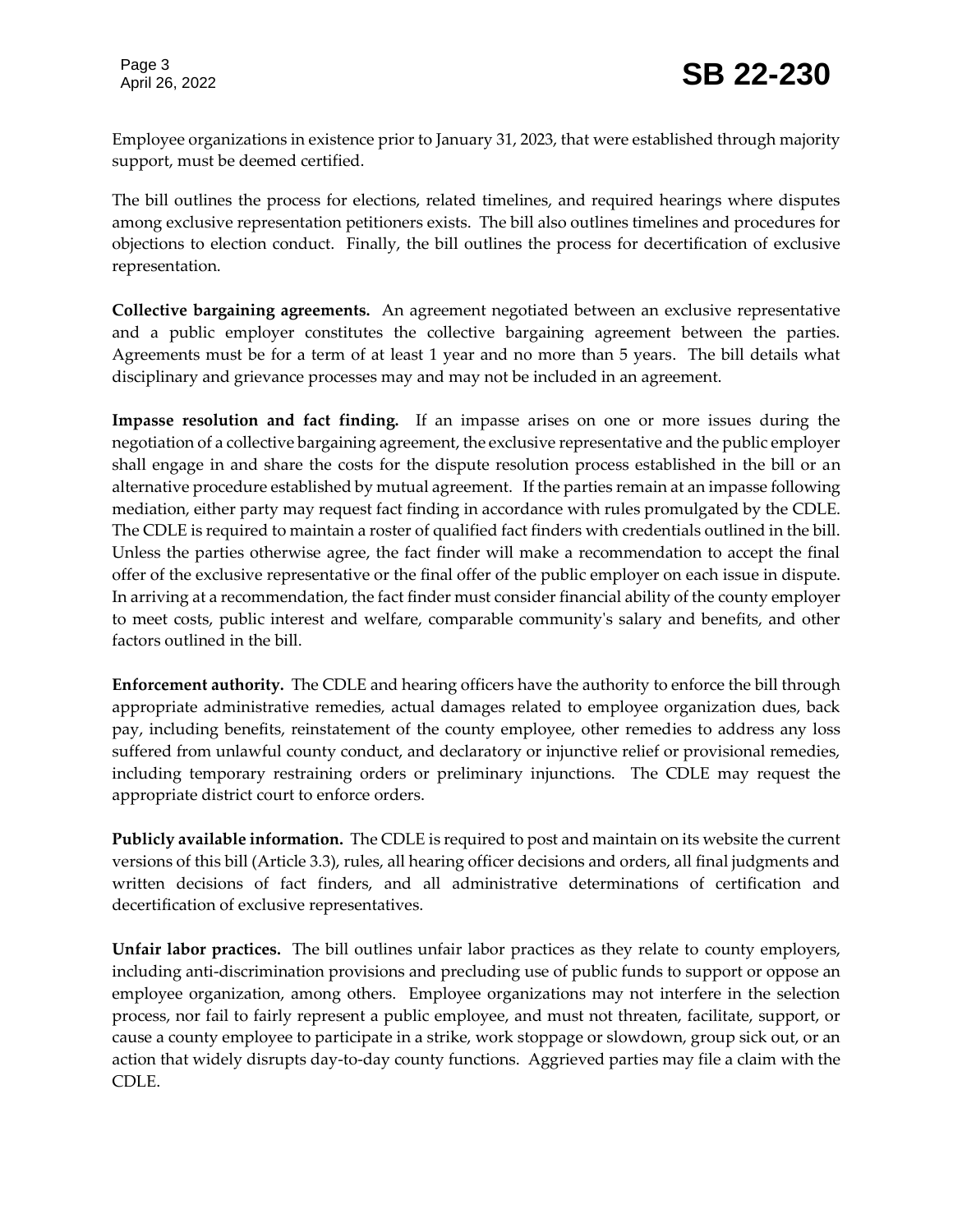# April 26, 2022 **SB 22-230**

# **Background**

**State collective bargaining.** [House Bill 20-1153](https://leg.colorado.gov/bills/hb20-1153) created the Colorado Partnership for Quality Jobs and Services Act which enabled the creation of a collective bargaining system between covered state employees and the executive branch, and required the state to establish a single partnership agreement, which it did with Colorado Workers for Innovative and New Solutions (CO-WINS). The resulting [Colorado Partnership Agreement](https://drive.google.com/file/d/1250Sqhff0LS6gWL_qyY0z0iZfnhFxB1D/view) went into effect on November 18, 2021.

About 26,000 state employees are covered by the act, including some working for institutions of higher education as classified employees. The fiscal note for HB 20-1153 included \$6.6 million for 47.2 FTE, including human resources (HR) staff and attorneys, both directly for large state agencies and centrally for the smaller state agencies, with legal services provided for State Personnel Board matters. Of this amount, 5.0 FTE was allocated to the CDLE to investigate and adjudicate claims assuming it would handle approximately 93 unfair practices disputes annually, with 84 appeals per year.

Since the passage of the HB 20-1153, an additional \$8.8 million and 5.0 FTE has been appropriated or is in the pending FY 2022-23 Long Bill for costs stemming from the state's collective bargaining agreement, including:

- \$1.0 million and 1.0 FTE for a pay equity study;
- \$1.4 million and 4.0 FTE for an employee tuition reimbursement program and additional Colorado State Employee Assistance Program support staff;
- \$5.5 million to increase to shift differentials and on-call pay; and
- \$0.9 million to create a minimum wage standard.

In addition, a 3.0 percent across-the-board salary increase was negotiated for state employees for FY 2022-23 through the agreement at a cost of \$75.3 million; however, this same percentage increase was paid to all state employees the prior year, prior to the agreement going into effect.

### **Assumptions**

Similar to the fiscal note for HB 20-1153, this fiscal note has included only the initial administrative staff required by each public employer to engage in the collective bargaining process with an initial exclusive representative. This staff is shown for FY 2022-23, as the fiscal note assumes that county employees will immediately seek to engage in the collective bargaining process. It assumes that each county will require its own staff to support and engage in collective bargaining with their employees.

The fiscal note has not made assumptions about potential salary and benefit increases negotiated under future collective bargaining agreements since these amounts are speculative and may have been incurred without future agreements. County employers will be required to share public employee data with the exclusive representative, which also may require additional staff and information technology processes not currently included in the fiscal note. Finally, no assumption has been made about the funding source for these expenditures, as county employers will have differing resources available.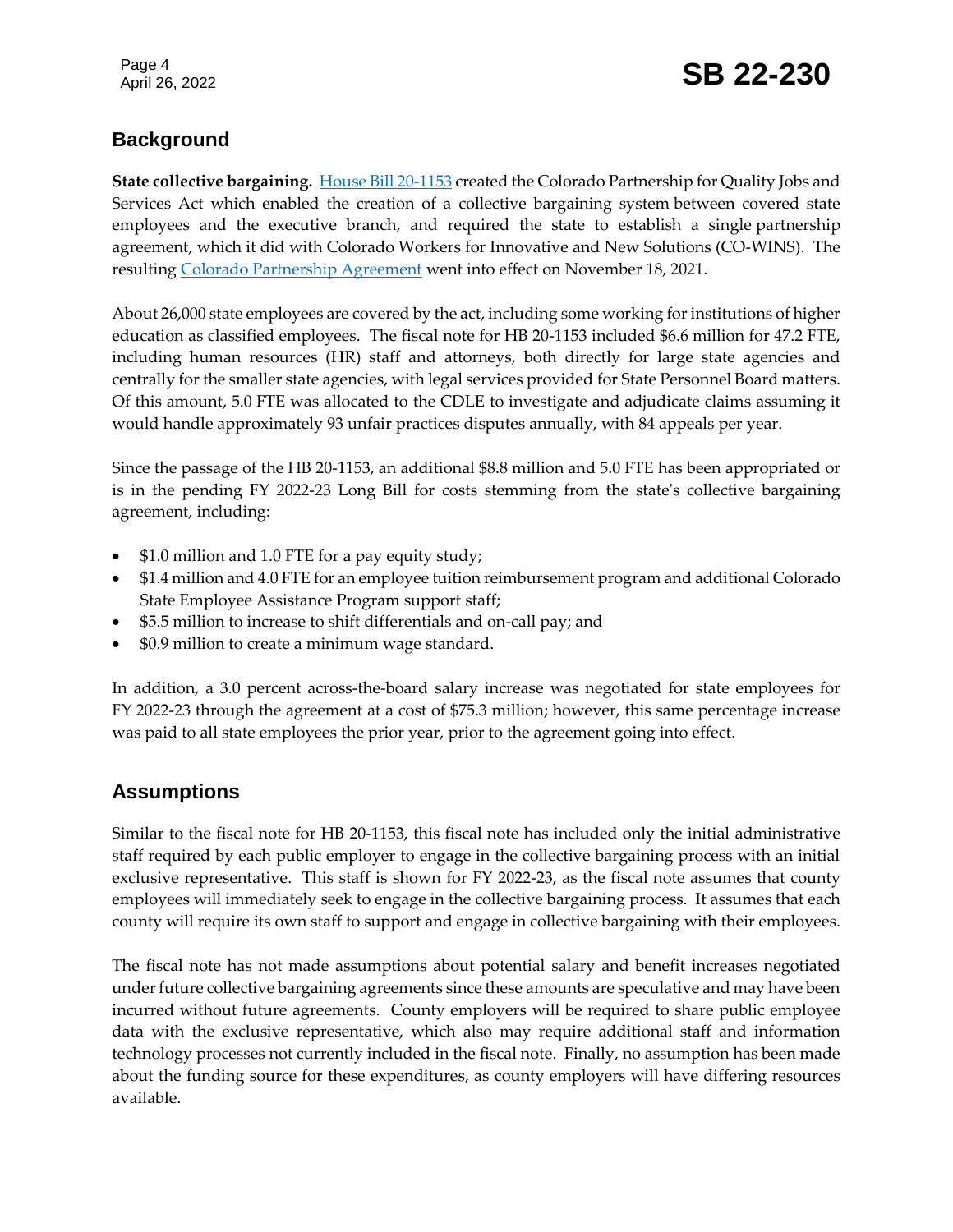#### **State Revenue**

To the extent additional civil cases related to collective bargaining are filed with the trial courts, filing fee revenue to the Judicial Department will increase. This revenue is subject to TABOR.

#### **State Expenditures**

The bill increases state General Fund expenditures in the CDLE by about \$600,000 in FY 2022-23 and \$560,000 in FY 2023-24 and ongoing. Workload may minimally increase in the Judicial Department. Expenditures are shown in Table 2 and detailed below.

|                                           |                   | FY 2022-23     | FY 2023-24     |
|-------------------------------------------|-------------------|----------------|----------------|
| <b>Department of Labor and Employment</b> |                   |                |                |
| <b>Personal Services</b>                  |                   | \$253,312      | \$243,644      |
| <b>Operating Expenses</b>                 |                   | \$4,455        | \$4,050        |
| <b>Capital Outlay Costs</b>               |                   | \$24,800       |                |
| <b>Legal Services</b>                     |                   | \$177,426      | \$177,426      |
| <b>Travel Costs</b>                       |                   | \$3,263        | \$2,900        |
| Mailings                                  |                   | \$3,108        | \$3,108        |
| Software Licenses                         |                   | \$14,390       | \$14,390       |
| Centrally Appropriated Costs <sup>1</sup> |                   | \$120,625      | \$116,304      |
| FTE - Personal Services                   |                   | 3.0 FTE        | 3.0 FTE        |
| FTE - Legal Services                      |                   | $1.0$ FTE      | 1.0 FTE        |
|                                           | <b>Total Cost</b> | \$601,378      | \$561,822      |
|                                           | <b>Total FTE</b>  | <b>4.0 FTE</b> | <b>4.0 FTE</b> |

#### **Table 2 Expenditures Under SB 22-230**

<sup>1</sup> *Centrally appropriated costs are not included in the bill's appropriation.*

**Department of Labor and Employment.** Costs will increase for the Division of Labor Standards and Statistics in CDLE to administer the collective bargaining process through rulemaking, elections, and hearings.

• Staff. The division requires 1.2 FTE Program Management, 0.7 FTE Compliance Investigator, 0.4 FTE Administrative Law Judge, and 0.7 FTE Program Assistant on an ongoing basis beginning in FY 2022-23. Staffing costs are prorated for the General Fund pay date shift, assume the Program Manager will begin July 1, 2022, and the remainder of staff will begin September 1, 2022; see Technical Note. Standard capital outlay costs are included.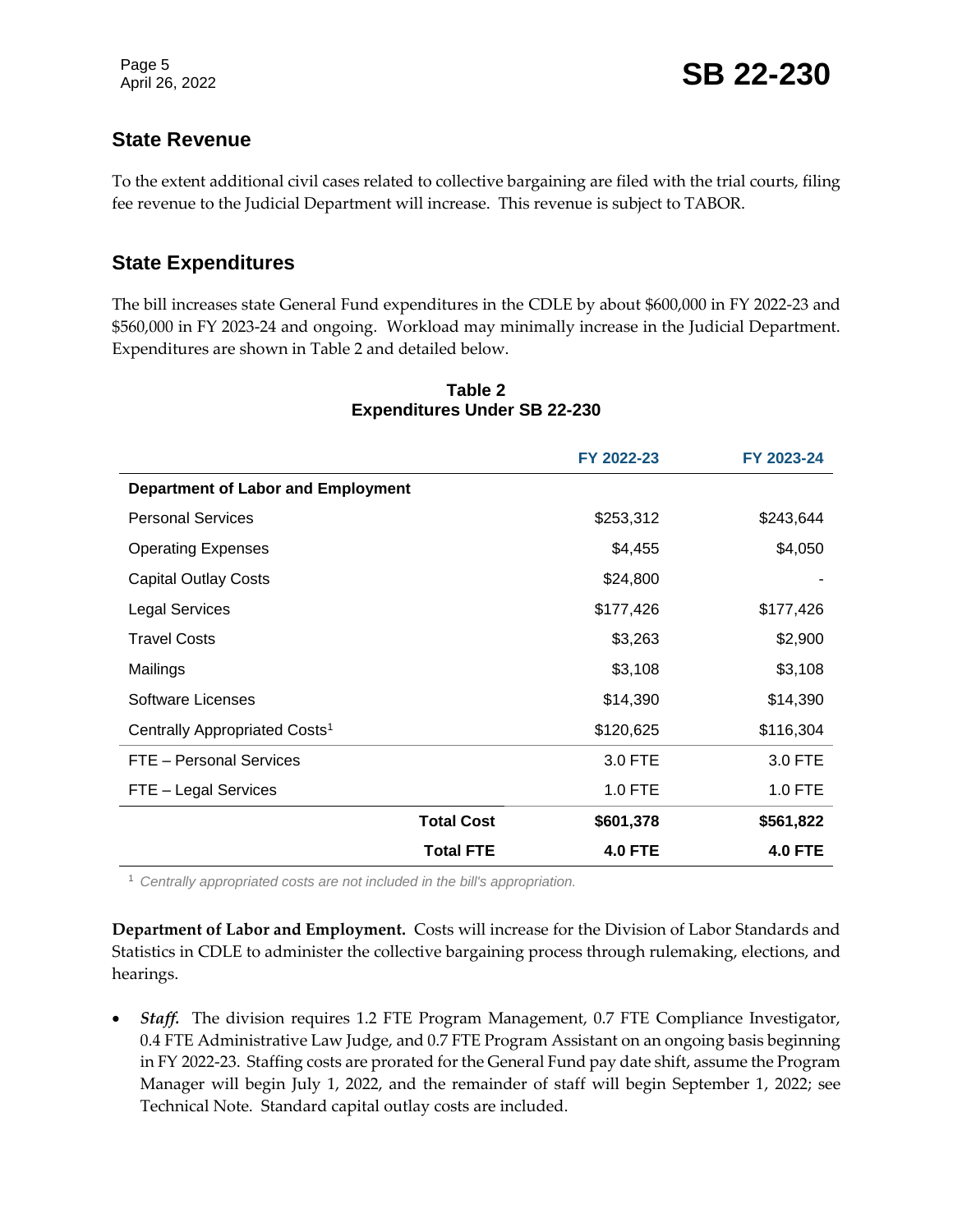- *Legal services.*The CDLE will have costs for 1,800 hours of legal services provided by the Department of Law at a rate of \$98.57 per hour. This is equivalent to 1.0 FTE per year in the Department of Law.
- *Travel, mailing, and licenses.* Travel costs assume four overnight trips and four day trips related to investigations. Mailing costs assume 1,554 mailings per year at a cost of \$2.00 per mailing. All staff requires computer licenses at \$2,878 per year.

**Judicial Department.** The bill may increase workload in the trial courts of the Judicial Department to the extent that agency actions are appealed through judicial review. Additionally, workload will increase to the extent that the CDLE or any party requests a district court to enforce orders, or seek temporary relief and restraining orders. No change in appropriations is required.

**Centrally appropriated costs.** Pursuant to a Joint Budget Committee policy, certain costs associated with this bill are addressed through the annual budget process and centrally appropriated in the Long Bill or supplemental appropriations bills rather than in this bill. These costs are shown in Table 2.

### **Other Budget Impacts**

**General Fund reserve.** Under current law, an amount equal to 15 percent of General Fund appropriations must be set aside in the General Fund statutory reserve beginning in FY 2022-23. Based on this fiscal note, the bill will increase the General Fund reserve by the amounts shown in Table 1.

### **Local Governments**

The bill will increase staffing costs to 61 counties by up to \$32.9 million starting in FY 2022-23. These costs are shown in Table 3 and detailed below.

**Applicable counties.** The bill applies to 62 counties. Adams County is excluded from this analysis as it has authorized collective bargaining matching the scope of the bill. While Pueblo and Las Animas counties have authorized collective bargaining to an extent, the bill permits variations from current agreements.

| <b>County Size</b>     | <b>Number of Counties</b> | <b>Per County</b><br><b>Staffing Costs</b> | <b>Total Staffing Costs</b><br>by County Size |
|------------------------|---------------------------|--------------------------------------------|-----------------------------------------------|
| Large Counties         | 9                         | \$2,144,950                                | \$19,304,550                                  |
| <b>Medium Counties</b> | 25                        | \$436,892                                  | \$10,922,300                                  |
| <b>Small Counties</b>  | 27                        | \$100,000                                  | \$2,700,000                                   |
|                        |                           | <b>All County Total</b>                    | \$32,926,850                                  |

#### **Table 3 Collective Bargaining Administrative Costs for Counties**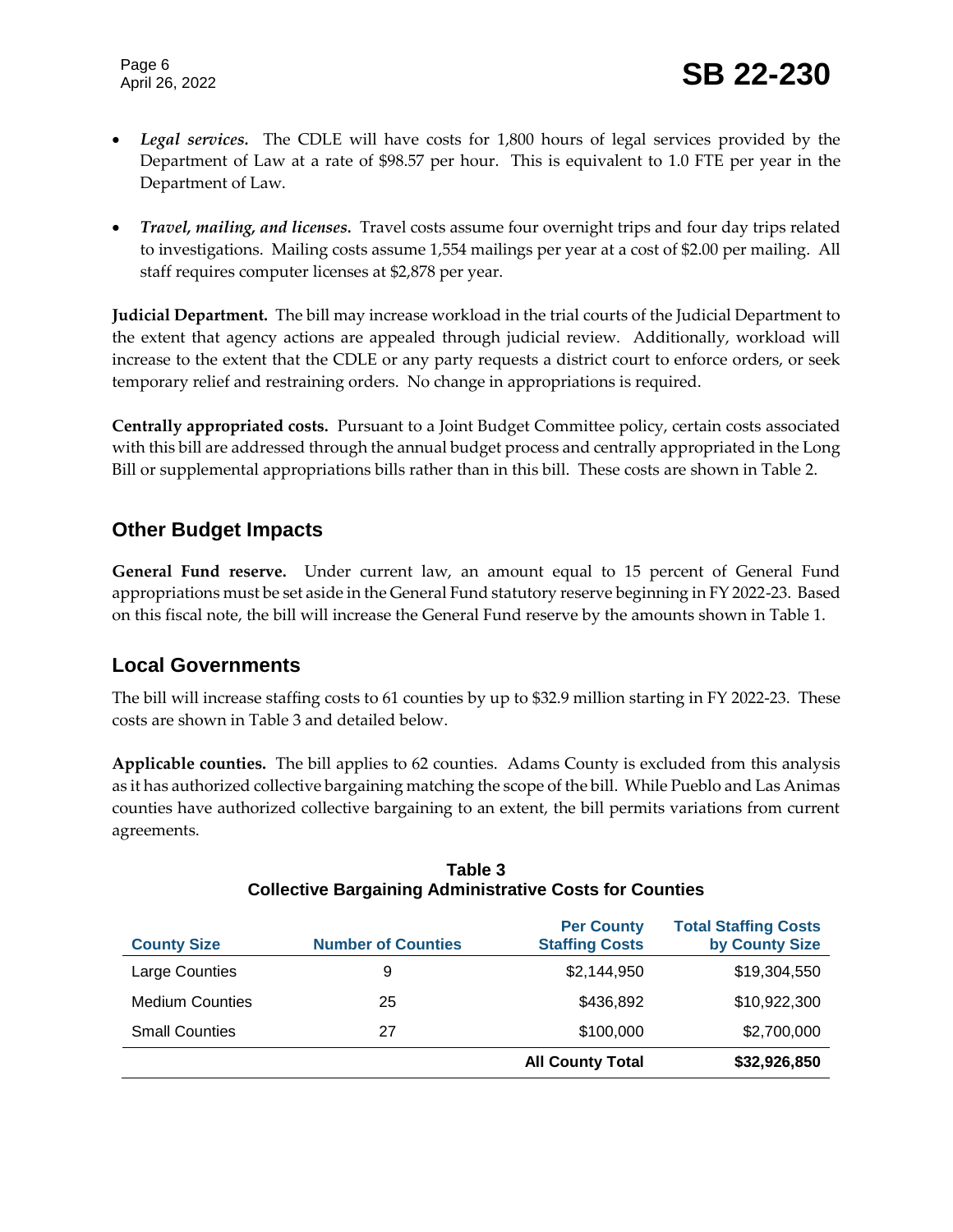# Page 7<br>April 26, 2022 **SB** 22-230

**Administrative costs.** The fiscal note assumes that all counties will begin hiring legal and human resources staff with expertise in labor law and benefit plan administration to prepare for, negotiate, manage, and renew collective bargaining agreements. However, some counties may delay hiring until employee interest in organizing a collective bargaining unit is expressed.

Per county staffing costs represent the average cost for all counties depending on their size as follows:

- large counties include the 10 urban counties that have over 150,000 in population, excluding Adams County;
- medium counties include 25 counties with a population between 10,000 and 150,000; and
- small counties include the 27 remaining counties with populations under 10,000.

**Mediation and fact finding.** Costs for mediation and fact finding may occur in future years during collective bargaining negotiations, to be shared by the county and the exclusive representative. These costs are initially estimated at \$100,000 for large counties and \$50,000 for small counties.

**Salary and benefits.** As discussed in the Assumptions section, the fiscal note does not estimate potential salary or benefit increases resulting from collective bargaining agreements. informational purposes, the fiscal note includes the total FTE and total salary for a sample of counties in Table 4.

|                            |            | <b>Sheriff's</b>                  |                    | <b>Human Services</b>             |                    | <b>Public Works</b>               |
|----------------------------|------------|-----------------------------------|--------------------|-----------------------------------|--------------------|-----------------------------------|
|                            |            | <b>Departments</b>                | <b>Departments</b> |                                   | <b>Departments</b> |                                   |
| <b>County (Population)</b> | <b>FTE</b> | <b>Total Salaries</b><br>FY 21-22 | <b>FTE</b>         | <b>Total Salaries</b><br>FY 21-22 | <b>FTE</b>         | <b>Total Salaries</b><br>FY 21-22 |
| Larimer (356,938)          | 514        | \$54,934,580                      | 464                | \$37,133,217                      | 119                | \$12,267,668                      |
| Weld (323,763)             | 463        | \$49,082,729                      | 374                | \$30,712,000                      | 171                | \$16,914,820                      |
| Montrose (42,765)          | 99         | \$8,374,165                       | 84                 | \$5,555,985                       | 62                 | \$5,013,579                       |
| Summit (30,983)            | 109        | \$10,853,510                      | 22                 | \$2,129,779                       | 73                 | \$7,008,615                       |
| Yuma (10,063)              | 23         | \$1,401,533                       | 17                 | \$1,112,374                       | 50                 | \$2,940,489                       |
| Huerfano (6,584)           | 38         | \$2,051,780                       | 28                 | \$1,525,063                       | 28                 | \$1,654,135                       |

#### **Table 4 Sample of County Public Employees' Total Salaries**

### **Technical Note**

The provisions of the bill take effect on January 1, 2023, but work is required prior to this date for rulemaking and other tasks in the CDLE beginning July 1, 2022. The effective date should be amended to give the CDLE the authority to begin the work and use funding appropriated in the bill prior to the main provisions of the bill taking effect.

#### **Effective Date**

The bill takes effect January 31, 2023.